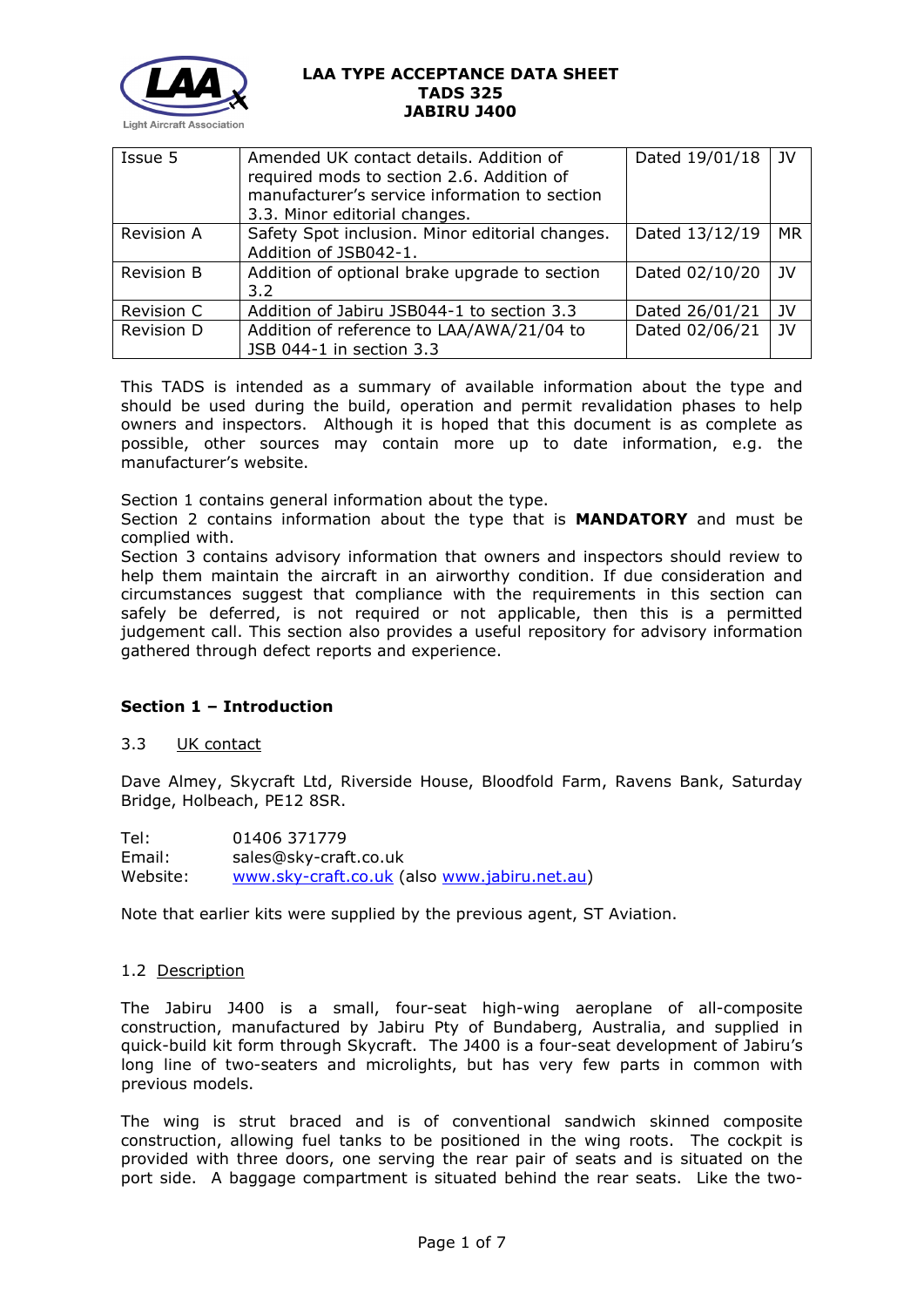

seat models, the J400 has a tricycle undercarriage with a cantilever leaf sprint type main gear of glass fibre construction and a trailing arm steerable noseleg. The flying controls are operated by Teleflex-type cables.

The only engine model approved in the UK for use in the J400 is the Jabiru 3300A, usually with either Jabiru or Sensenich fixed pitch wood propellers. Note that the only propeller(s) approved for an individual aircraft are those listed on the individual aircraft's Operating Limitations document or in the PTL/1 (Propeller Type List) for the type.

The J400 is an SEP Aeroplane (colloquially known as 'group A category') with a maximum gross weight of 700 kg.

## **Section 2 – Mandatory information for owners, operators and inspectors**

At all times, responsibility for the maintenance and airworthiness of an aircraft rests with the owner. Condition No 3 of a Permit to Fly requires that: *"the aircraft shall be maintained in an airworthy condition".* 

## 2.1 Fast Build Kit 51% Compliance

Technical leaflet TL.11 shows the contents of the accepted fast build kit.

## 2.2 Build Manual

Assembly Manual – Jabiru J400.

## 2.3 Build Inspections

Build inspection schedule 49 (Jabiru J400 aircraft).

Inspector approval codes A-A or A-C or A-C1, and 4SA. As a four-seat aircraft, the inspector must also be specifically accepted by the LAA for inspecting the Jabiru J430 type aircraft. Inspector signing off final inspection also requires 'first flight' endorsement.

## 2.4 Flight Manual

Jabiru J400 Owner's Manual.

## 2.5 Mandatory Permit Directives

Applicable specifically to this aircraft type:

## [2006-001](http://www.lightaircraftassociation.co.uk/engineering/TADs/325/MPD2006-001.pdf) Mandatory installation of fuel header tank

Also check the LAA website for MPDs that are non-type specific (TL2.22).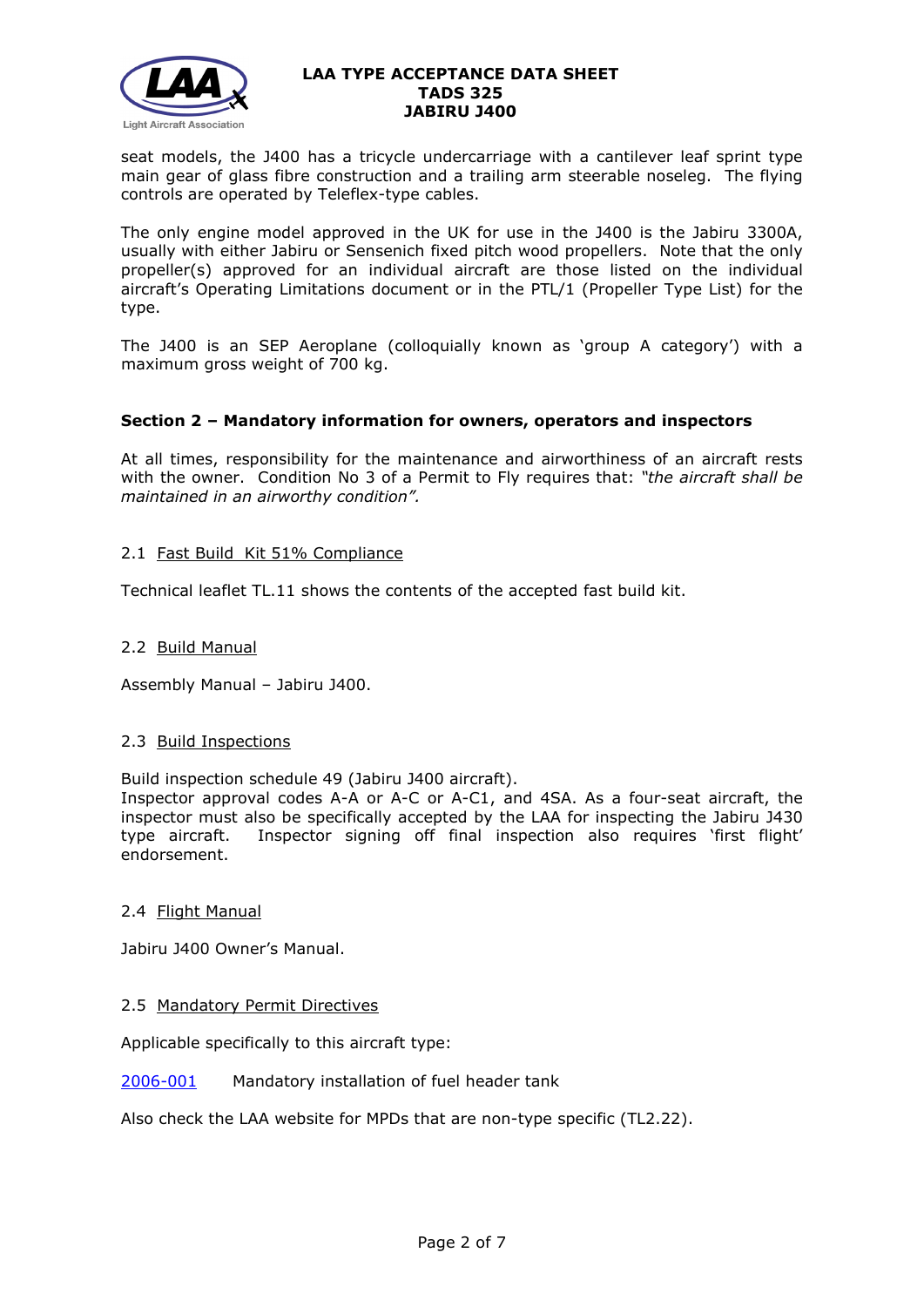

## 2.6 LAA Required Modifications (including LAA issued AILs, SBs, etc)

Several reinforcements/improvements to the original J400 design are also required to allow the J430 aircraft to qualify for acceptance by the LAA, as follows:

- 1. Fin reinforcement
- 2. Horizontal tail reinforcement
- 3. Rudder reinforcement
- 4. Wing strut carry-through reinforcement
- 5. Alternative noseleg housing
- 6. Alternative noseleg assembly
- 7. Main undercarriage reinforcement
- 8. rear seat belt attachment reinforcement
- 9. Elevator horn reinforcement
- 10. N/A
- 11.Substitution of 6 ply main undercarriage tyres.
- 12.Alteration of elevator trim rod (ST Aviation instruction and drawing dated 10.3.06 refers)
- 13. Incorporation of fuel header tank (MPD 2006-001 refers, see above)

The manufacturer has undertaken to incorporate modifications 1-11 above in all UKsupplied kits. Builders are required to carry out number 12 (alteration of elevator trim rod) themselves. The modifications have not been drawn up by LAA and modification leaflets are not available. This information is provided only to indicate that early production J400/430 parts, assemblies or complete aircraft supplied other than through Skycraft may not comply with the UK approved design standard.

Two additional modifications were required by the LAA for acceptance of the type in the UK, as well as more recent bulletins, as follows:

| MOD/325/001         |          | Fuel pressure gauge to be fitted (to include small      |
|---------------------|----------|---------------------------------------------------------|
|                     |          | bore orifice if this requires a fuel line into cockpit) |
| MOD/325/002         |          | Fuel selector handles to be permanently locked in       |
|                     |          | place on the selector to avoid possibility of           |
|                     |          | incorrect re-fitting in service (note that later        |
|                     |          | aircraft have fuel selector handles that can only be    |
|                     |          | fitted in the correct sense. It is therefore not        |
|                     |          | necessary to inhibit these later handles)               |
| MOD/325/003 issue 2 |          | 09/08/10 Control surface clearance                      |
| MOD/325/004         | 31/10/13 | Main undercarriage bolts (see also                      |
|                     |          | LAA/AWA/13/08)                                          |
|                     |          |                                                         |
| MOD/325/005         | 03/01/18 | Mogas prohibition (see also LAA/AWA/18/01)              |

## 2.7 Additional engine operating limitations to be placarded or shown by instrument markings

Notes:

- Refer to the engine manufacturer's latest documentation for the definitive parameter values and recommended instruments.
- Where an instrument is not fitted, the limit need not be displayed.

| With Jabiru 3300 engine: | Maximum CHT: 175°C                             |
|--------------------------|------------------------------------------------|
|                          | Maximum continuous CHT: 150°C                  |
|                          | Oil Temp Limits: $15-118$ °C (normal 80-100°C) |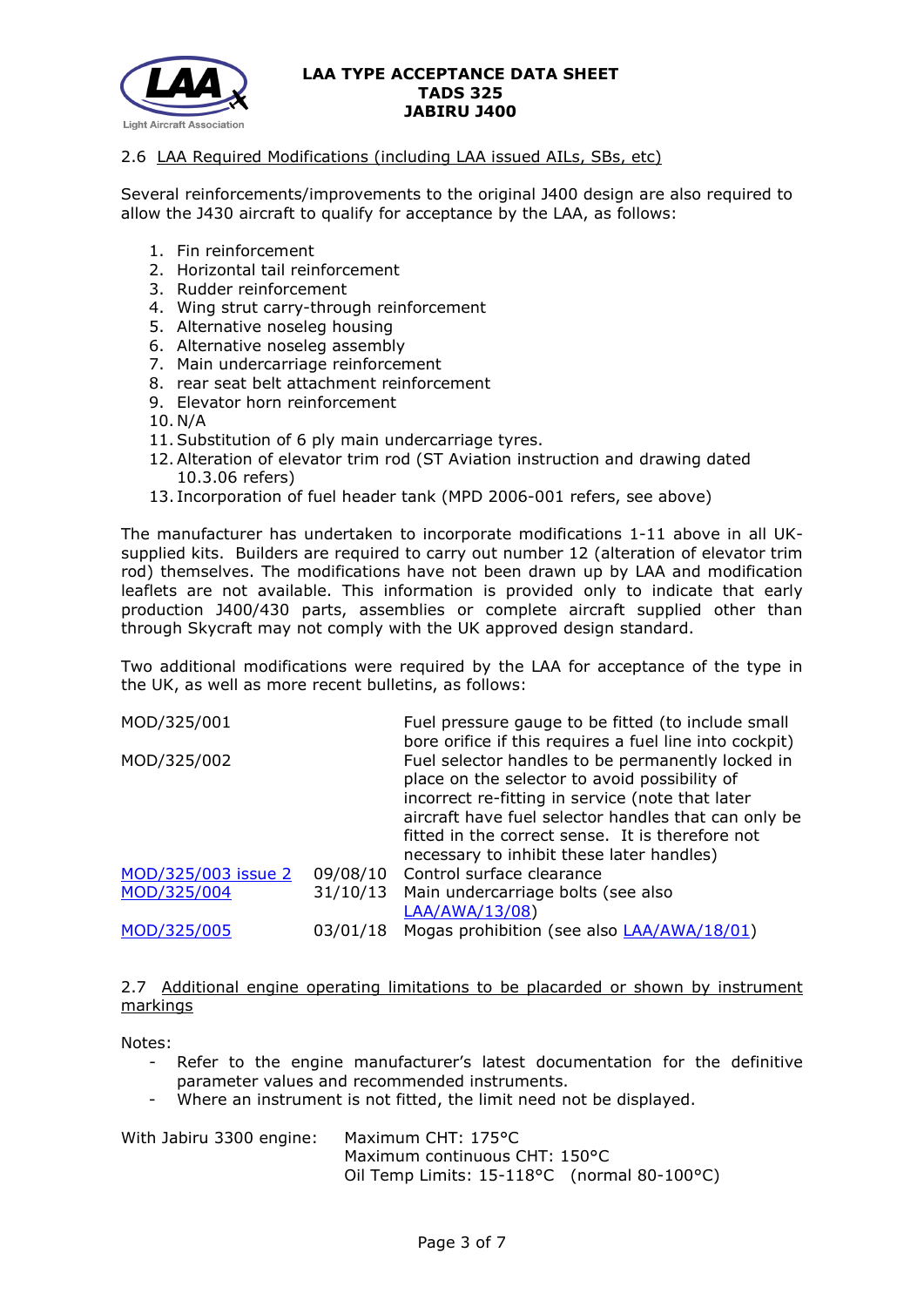

Oil Pressure: 220-525 kPa Minimum Fuel Pressure: 0.15 bar

## 2.8 Control surface deflections

| Ailerons     | Use templates provided with kit |  |
|--------------|---------------------------------|--|
| Elevators    | Use templates provided with kit |  |
| Elevator tab | Not known                       |  |
| Rudder       | 98 mm<br>Left<br>Right 98 mm    |  |
| Flap         | Down<br>$0^\circ$ - $40^\circ$  |  |

## 2.9 Operating Limitations and Placards

(Note that the wording on an individual aircraft's Operating Limitations document takes precedence, if different.)

- 1. Maximum number of occupants authorised to be carried: Four
- 2. The aircraft must be operated in compliance with the following operating limitations, which shall be displayed in the cockpit by means of placards or instrument markings:
	- 2.1 Aerobatic Limitations Aerobatic manoeuvres are prohibited. Intentional spinning is prohibited.
	- 2.2 Loading Limitations Maximum Total Weight Authorised: 700 kg Maximum combined weight in rear seat: 120 kg CG Range: 80 mm to 280 mm aft of datum. Datum Point is: The leading edge of the wing.
	- 2.3 Engine Limitations Maximum Engine RPM: 3300

## 3. Airspeed Limitations

Maximum Indicated Airspeed ( $V_{NE}$ ): 138 knots Max Indicated Airspeed Flaps Extended: 85 knots

4. Other Limitations

The aircraft shall be flown by day and under Visual Flight Rules only. Smoking in the aircraft is prohibited. Baggage compartment to be fitted with placard stating 'consult weight and balance report and check loaded weight and cg will be in limits before carrying baggage in baggage compartment' Aircraft must be maintained in accordance with Jabiru J400 Aircraft Service Manual.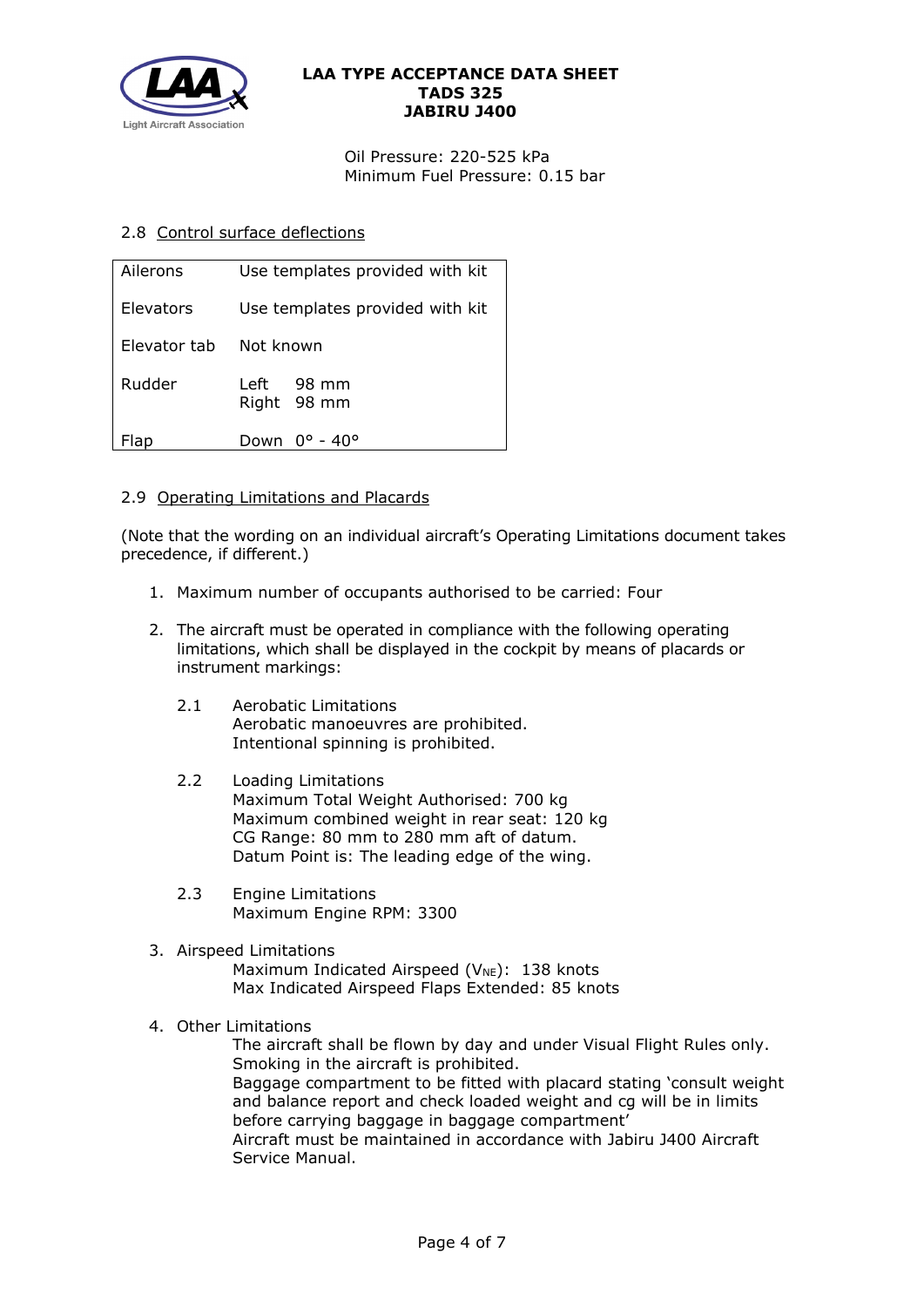

## Additional Placards:

"Occupant Warning – This Aircraft has not been Certificated to an International Requirement"

A fireproof identification plate must be fitted to fuselage, engraved or stamped with aircraft's registration letters.

### 2.10 Maximum permitted empty weight

Not applicable.

## **Section 3 – Advice to owners, operators and inspectors**

### 3.1 Maintenance Manual

Jabiru J400 Aircraft Service Manual (note that this is a mandatory document on this type).

## 3.2 Manufacturer's/Standard Options

Sensenich W60ZK55G propeller (Contact LAA to arrange raising of necessary paperwork before flying with this propeller, unless it is already specifically included on your aircraft's Permit to Fly operating limitations sheet) Cabin heat Instrument panel cold air vents Ice eliminator Door locks NACA intakes for cold and hot air inlets Dual calliper brakes Electric flaps Aluminium spinner Replacement of push on oil cooler hoses with threaded Aeroquip stainless braided hoses Jabiru SK/UL type cowling latches Strobe lights on wing tip or top and bottom of fuselage, or fin mounted Fixed hub caps rather than spats Cast rim to Mk3 brake upgrade, Jabiru kit part number 4SPBRAKEMK3 (not suitable for earlier or Berringer wheel installations)

## 3.3 Manufacturer's Information (including Service Bulletins, Service Letters, etc)

In the absence of any over-riding LAA classification, inspections and modifications published by the manufacturer should be satisfied according to the recommendation of the manufacturer. It is the owner's responsibility to be aware of and supply such information to their Inspector.

| Ref              | Date    | Description                      |
|------------------|---------|----------------------------------|
| <b>JSL 001-1</b> | 7/12/04 | Wing fuel tank system management |
| <b>JSL 003-2</b> | 11/3/05 | Fuel tank sealant                |
| <b>JSL 005-1</b> | 1/9/08  | Starter motor earth cable        |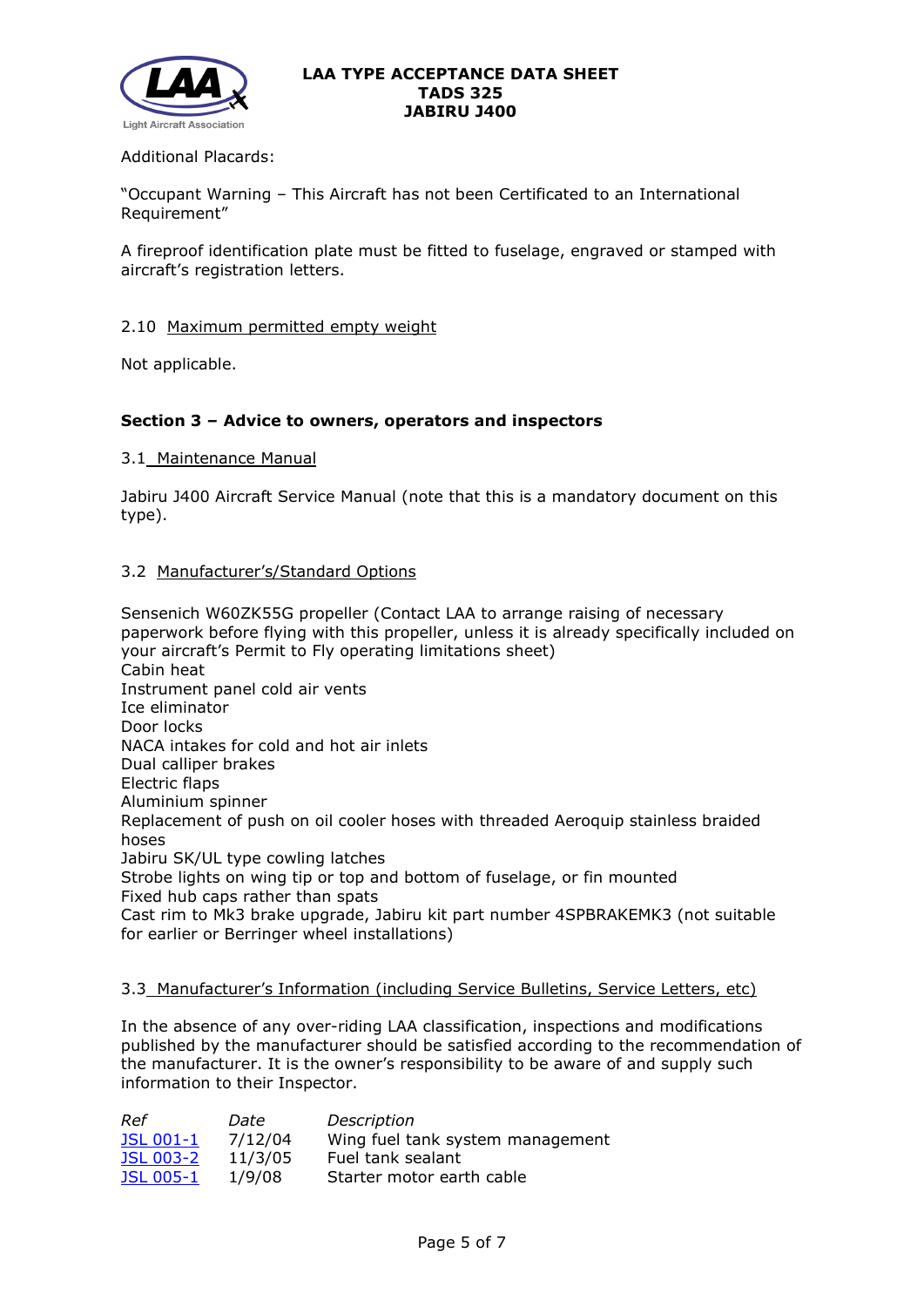

| <b>JSL 007-7</b>   | 1/11/17                  | Alcohol, lead, compression ratio: fuel guidance              |
|--------------------|--------------------------|--------------------------------------------------------------|
| <u>JSL 017-1</u>   | 26/6/15                  | Pattern parts                                                |
| <u>JSL 019-2</u>   | 14/12/15                 | Rudder cable end inspection                                  |
| JSL 021-1          | 9/1/18                   | Charging system operation procedures                         |
| JSB 002-1          | 11/10/04                 | Elevator drive arm                                           |
| JSB 003-1          | 11/10/04                 | Door bolts                                                   |
|                    | JSB 006-1 21/10/04       | Noseleg pivot bolt 1/4 to 5/16                               |
| JSB 007-1          | 29/11/04                 | Main undercarriage stub axle                                 |
| <b>JSB 008-1</b>   | 31/3/05                  | Main undercarriage bolts                                     |
|                    | <u>JSB 009-1</u> 4/4/05  | Alternate propeller mount system                             |
| <u> JSB 019-2</u>  | 29/2/18                  | Control surface clearance                                    |
| $JSB$ 024-1 9/1/09 |                          | Fuel line routing                                            |
|                    | <u>JSB 025-2</u> 7/5/09  | Undercarriage bolt life                                      |
| <b>JSB 027-1</b>   | 9/7/09                   | Control cable clamp inspection                               |
|                    | <u>JSB 037-1</u> 20/3/15 | Wing attachment bolts                                        |
|                    | <u>JSB 041-1</u> 13/7/17 | Elevator cable                                               |
|                    | <u>JSB 042-1</u> 16/5/19 | Aileron control tube                                         |
| <u>JSB 044-1</u>   | 8/1/21                   | Jabiru Control Surface Hinge Inspection (see also            |
|                    |                          | LAA/AWA/21/04)                                               |
| <b>STSB-002</b>    | 19/10/05                 | Minimum fuel in wet wings                                    |
| <b>STSL-003</b>    | 2/10/07                  | Rear door hinge trapping fuel lines                          |
| <b>STSL-004</b>    | 13/2/08                  | Aileron clearance jammed control in-flight plus rudder check |

# 3.4 Special Inspection Points

- When countersinking the tailplane and elevator for elevator hinge retaining rivets, avoid countersinking too deep and so reducing integrity of composite flanges where hinges attach.
- Ensure that the main undercarriage attachment bolts do not come loose in service, allowing the legs to move on their attachments. Any looseness is likely to cause attachment bolt failure through fatigue. Check bolt torque regularly in service.
- Aircraft must be maintained in accordance with the Jabiru J400 Service Manual.

# 3.5 Operational Issues

- Pitch stability and trim to be checked at flight test.
- Note that the handling of the aeroplane is significantly affected by the loading, especially the rear seat loading. Check weight and balance carefully before flight to ensure the aircraft is within the permitted weight and balance envelope. Approach speeds and take off and landing distances are significantly greater at high weight than at low weight.
- With Jabiru engine it is imperative that the cylinder head bolts and tappets are checked at 5, 10, 15 and 20 hours. Omitting this check can lead to head leaks and damage at around 25-50 hours. Have a good look around the rocker boxes and make sure oil is present and that there are no signs of overheating in the form of burnt lacquered oil. New engines with hydraulic tappets need only to have the head bolts checked.
- With Jabiru engine, encourage test pilot to work the engine quite hard to avoid glazed piston bores, vary rpm settings and do not fly at low power settings for too long.